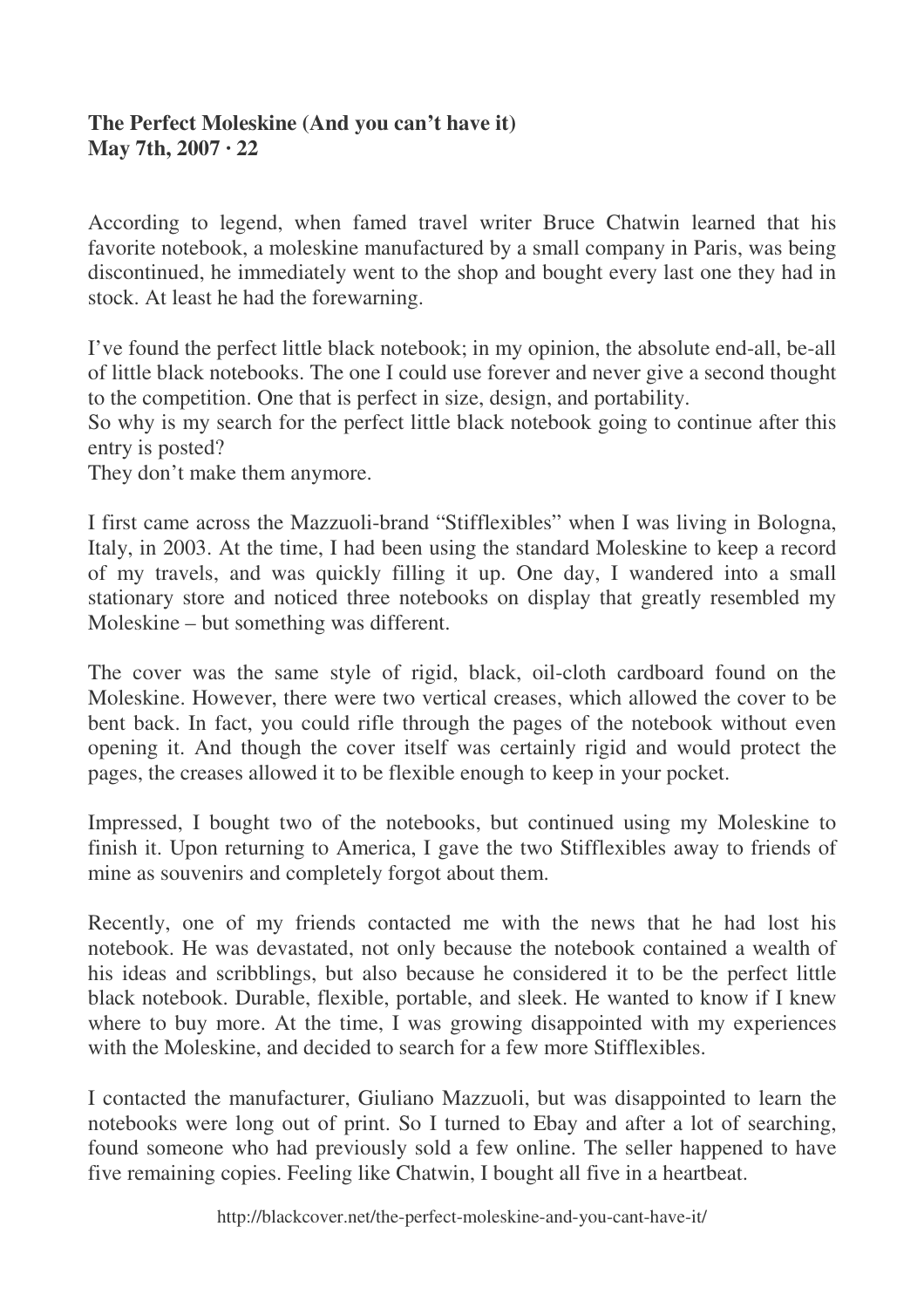As far as I know, they're the last five anywhere. But I'm reviewing them with the hope that maybe, just maybe, what Mazzuoli did right with this notebook will stand as a lesson to other manufacturers who can't figure out how to make a decent moleskine notebook. So pay attention!

First off, the cover – the heart of the Stifflexible. Both the front and back cover have two creases which allow it to bend back and forth, yet with the rest of the cover remaining stiff and sturdy. I simply cannot describe how amazing this system is. It allows portability and flexibility (you can keep it in any pocket, front or back, and not notice it), yet you get all the benefits of the typical hardcover Moleskine. While I liked the soft cover Miquelrius I reviewed last week, it's just comes off as soft and flimsy when you could have the option of something like this.

Also, it is extremely more organic to use. Unlike the Moleskine, which is very difficult to flip through, the Stifflexible is all about quick access. You can bend it back to rifle through the pages like you would a softcover book and not have to struggle at all.

Simply put, if you have ever wanted to be able to keep your Moleskine in your pocket, or wished there was a soft cover option that was still as durable, you are searching for the Stifflexible. The combination of a hard cover with flexibility: who knew?

The pages are near identical to the Moleskine variety. The lines go to the top of the page (no headers here), the spacing is nice and tight (but not too tight), the page color is creamy, and the binding is of the section-sewn variety, which allow it to be opened flat on a table surface. To add a bit of style, the page edges are colored red, blue, green, or yellow. Use this for a week and you'll wish the Moleskine had colored edges.

The notebook itself is slightly smaller the Moleskine, and as I have said before, this makes all the difference in the world. This notebook feels like it wants to be carried around everywhere you go. Forget a backpack, purse, jacket, or laptop bag – a pair of jeans and the Stifflexible are all you need.

Like the Moleskine, the Stifflexible has a black elastic to keep it shut and a small folder pocket attached to the inner back cover. However, instead of a ribbon bookmark, the Stifflexible uses a flap of black cardboard to hold your page. In terms of efficiency, this works extremely well – you don't have to go digging for the ribbon to find your place, and it's even easier because you can rifle through the pages by bending the cover back.